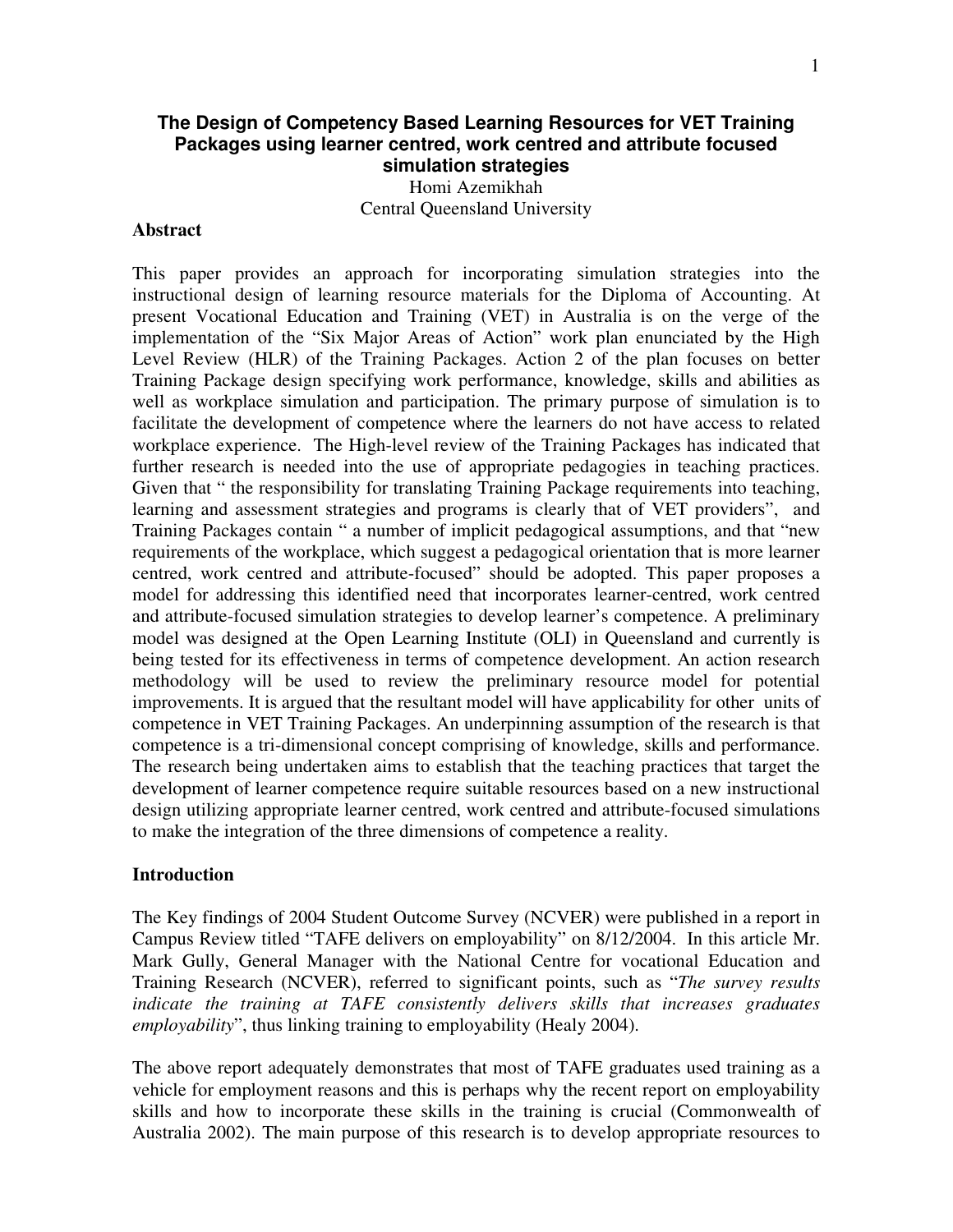assist the learners who undertake study for employment reasons in two phases. The first phase of the research has already been accomplished with the design of a preliminary instructional model for unit FNBACC05B titled "Establish and maintain Accounting Information System"

The Preliminary Model was developed as the learning guide for FNBACC05B unit of competency titled, "Establish and Maintain Accounting Information System" for the stage one of the research. The focus of the research in the next stage is to develop a model to assist the learners to develop competency by researching into the preliminary model based on the findings of the High Level Review of the Training Packages and other research works that would be applicable across units of competency in the Training Packages.

# **Pedagogical Confusions**

The two environments of learning, i.e. on-the-job and off-the-job, introduced by VET Training Packages are not clearly defined, may overlap and their links to Training Packages and subsequently VET pedagogy are tenuous (ANTA 2003a). As a result of this ambiguity *"the transformation to Training Packages has increased the organizational complexity of the system"* (ANTA 2003a,p.13). Such a transformation in VET education has been a revolution however as ANTA (2004a,p.4) suggests," *a revolution might have been easier*". This revolution in VET education has created a host of confusions that are present in the current VET climate. This research is only concerned with the confusions of pedagogical nature. By exploring into the High Level Review of the Training Packages (HLR) a number of confusions have been identified as stated in the following extracts:

- *"We find an unacceptably high level of confusion amongst educators in particular about the relationship between Training Packages and teaching, learning and assessment. Even after six years, many do not seem to understand how Training Packages work, or how to work with them. This is a key issue that demands attention in order to achieve improvements in the quality of teaching, learning and assessment practice."(ANTA 2004a,p.5)*
- *"Many teaching and training staff are not engaged, and some still feel anger or confusion as a result of the implementation process".(ANTA 2004a,p.33)*
- *"Throughout this review we have been struck by the apparent confusion among users as to the purpose of Training Packages." (ANTA 2004a,p.14)*
- "*There is an unacceptably high level of confusion amongst educators in particular about the relationship between Training Packages and teaching, learning and assessment*." (ANTA 2004a,p.27)

"*We see three main areas of confusion(ANTA 2004a,p.27) :*

- *Misunderstandings about competency based training and its embodiment in Training Packages.*
- *Confusion between the specification of competence contained in Training Packages, the curriculum of its delivery (learning design) and resources to support teaching and learning.*
- *Confusion between curriculum and the methods of teaching (pedagogy)."*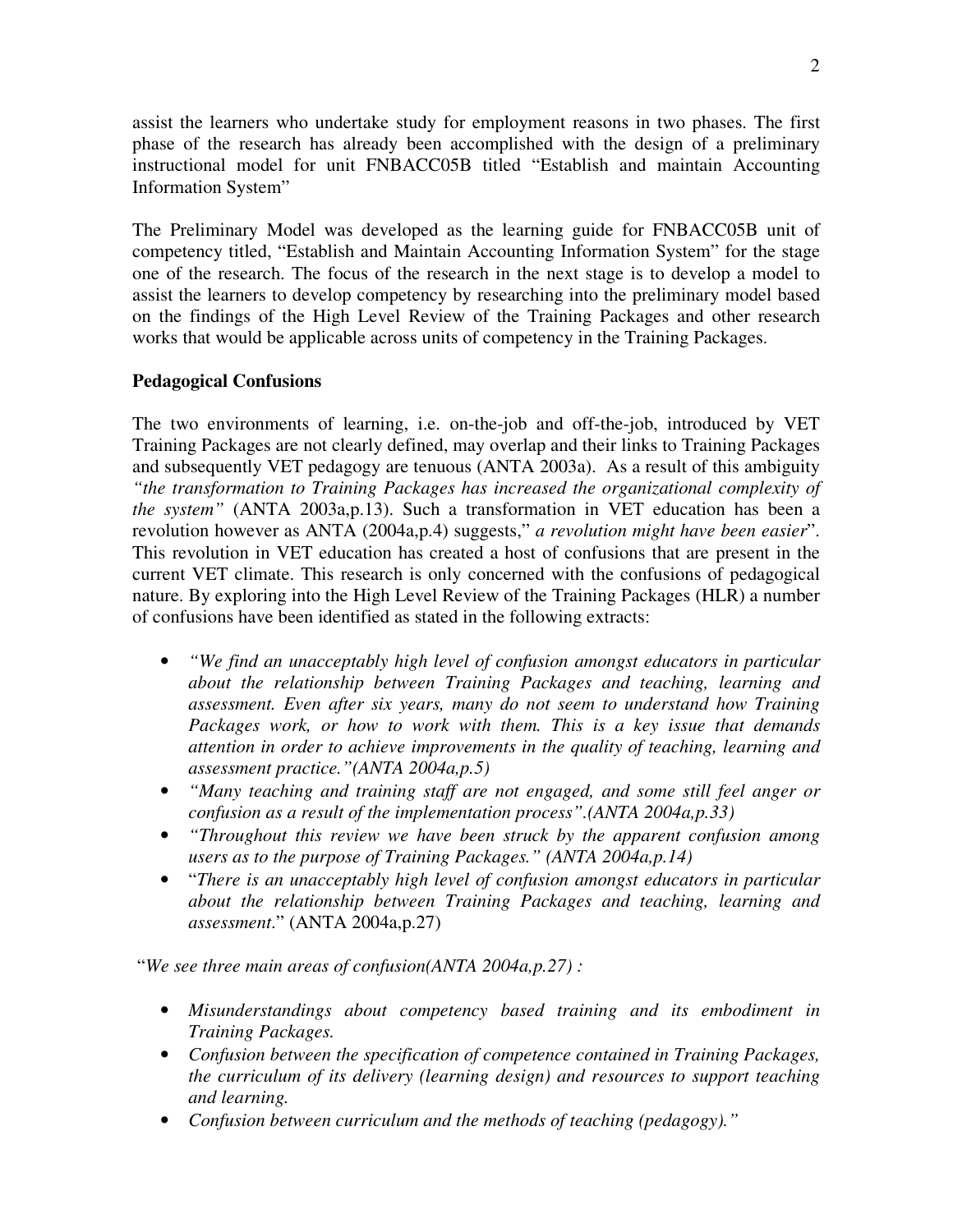Four types of confusions have been identified in the above references as follows:

Type A – Confusions arising from the concept of competence such as "*the specification of competence in Training Packages* "

Type B – Confusions arising from "*the relationship between Training Packages and teaching, learning and assessment"*

Type C - Confusions arising from and" *between the specification of competence in Training Packages, the curriculum of its delivery" and* "*Confusion between curriculum and the methods of teaching (pedagogy)"*

Type D – Confusions arising from how to create "*resources to support teaching and learning"*

# **Clearing the Pedagogical confusions**

In the midst of these confusions that have overshadowed VET delivery in the recent past this research proposes the following definitions and models as summarized in the Table 1 in an attempt to alleviate the shadows of pedagogical confusions that have been affecting VET delivery:

# **Table 1 –Training Packages Pedagogy (Methods/Definitions)**

| <b>Types</b> | <b>Pedagogical Confusions</b>                                                         | Proposed & suggested<br><b>Methods/Definitions</b>            |
|--------------|---------------------------------------------------------------------------------------|---------------------------------------------------------------|
| A            | Confusions arising from the concept of competence                                     | Redefinition of Competence                                    |
| B            | "the relationship between Training Packages and<br>teaching, learning and assessment" | The Relational Model of Pedagogy<br>for Training Packages     |
|              | Training Packages, methods of teaching pedagogy                                       | Pedagogical Simulation                                        |
| D            | resources to support teaching and learning                                            | Learner Centered, Work Centered                               |
|              | , the curriculum of its delivery and teaching                                         | Attribute Focused Resources based on<br>a Flexible Curriculum |

The remainder of this paper addresses the above definitions, models and methods as proposed and specified in Table 1.

# **Redefinition of Competence as a "Hands" and "Minds" equilibrium**

The authors of 'Moving on' state *" If we are to improve the Training Package model, we will have to do more than re-affirm the existing assumptions about competence—we will have to think our way to conceptual and therefore policy clarity. Competence (and therefore competency -based training and assessment) appears on the surface to be a deceptively simple concept but, theoretically and in practice, that simplicity melts away to reveal conceptual complexity"(ANTA 2004a,p.16).* There are three essential dimensions of competence i.e. knowledge, skills, and performance as prescribed by the Units of Competency in the Training Packages.

This paper focuses on the understanding of how "*competence is conceptualised as being embodied in the hands and minds of individuals*"(ANTA 2003a,p.20). It is also important to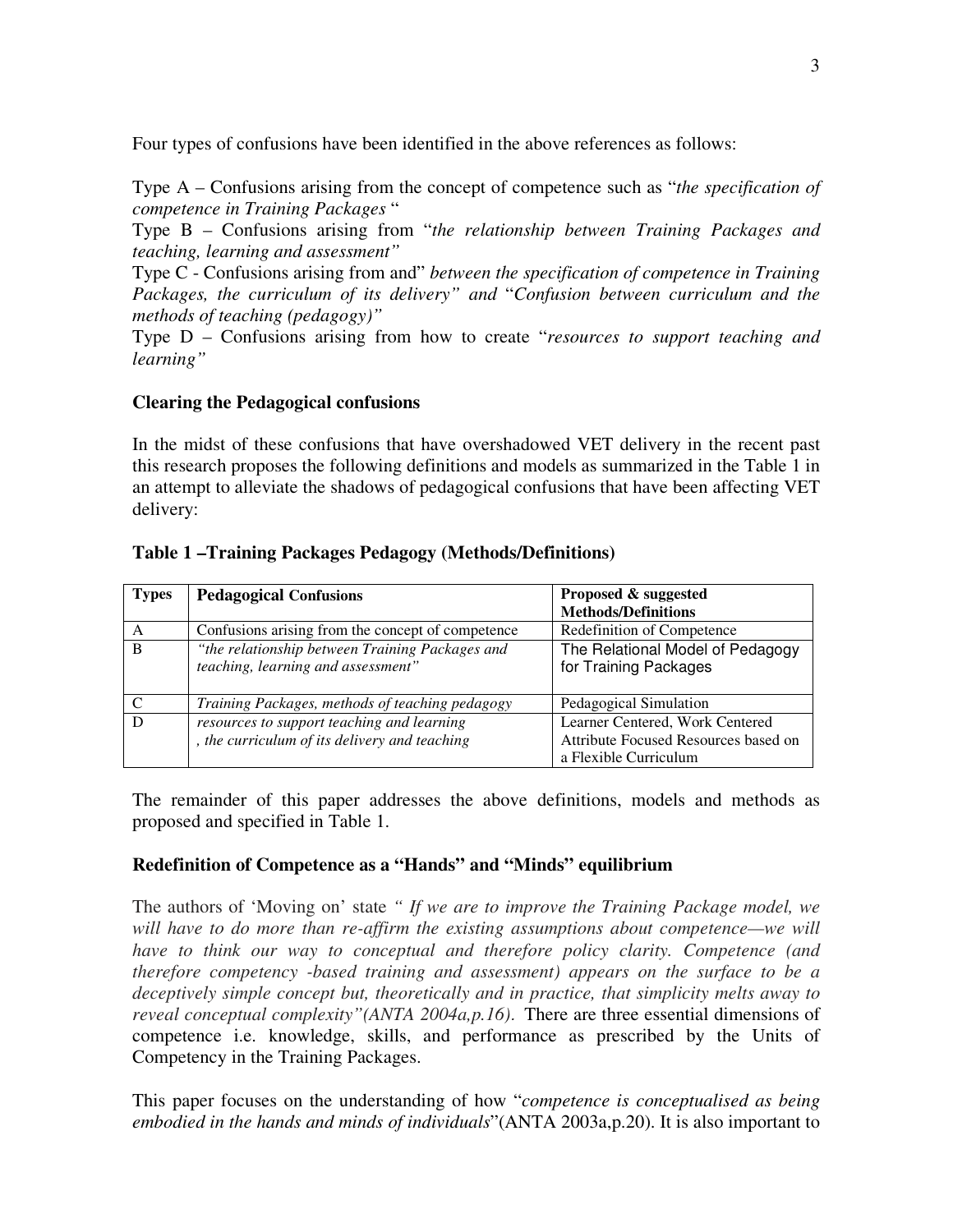understand that "*competency is a broader concept than just the ability to perform workplace tasks*"(ANTA 2004a,p.16). Finally, the paper redefines competence in the lights of these assertions from High Level Review as a quality that needs to be developed by the learners both conceptually and physically. It needs to be conceptually developed in the minds of the learner based on the constituents of competence (underpinnings and attributes), and physically developed and perfected by performance (based on performance criteria) resulting in a balanced hands-and-mind's equilibrium.

# **The Relational Model of Pedagogy for Training Packages**

However VET has witnessed that in the shadows of the confusions and the absence of a model of pedagogy for Training Packages High Level Review did present the OECD model of traditional pedagogy (ANTA 2003a,p.15) in which the learner, the teacher and knowledge are relationally located within the context of the three processes of learning, teaching and training (OECD 2003) . The (OECD 2003) report has further indicated that the use of pedagogical methods that are learner-centered and contextualized are more attractive to adults in the employment-related training. Thus High Level Review has provoked some pedagogical arguments leading to deeper insights and thus more clarity in Training Packages Pedagogy and these are answered in the following sections.

# *On the Job or Off the Job*

It is concluded by High Level Review that "*VET programs are now delivered both on and off-the-job; by public, private and non-government providers; in workplaces and in classrooms; in schools, colleges and in-house; face-to-face, on-line and by distance*" (ANTA 2003a,p.13). This suggests that VET programs can be delivered either at workplaces or off the job hence pedagogical issues are also broadly two types: those related to learning in the work environment and those that occur in places other than the workplaces.

It should be acknowledged that accredited courses that are delivered outside of the Training Packages delivery still need to be continued (ANTA 2003a). In both cases the process of learning needs to take place in an environment such as workplaces for on the job training or institutes for off the job training and learning. (ANTA 2003a).

If in Training Packages context where "*Australian vocational programs leading to nationally recognized qualifications are delivered both on and off-the-job; (ANTA 2003a,p.10)" require work experience" (ANTA 2003a,p.20)*and *"Work experience, either real or simulated, is almost an obligatory feature"*(ANTA 2003a,p.36),the question remains as how such a dilemma can be solved with sound academic solutions. Perhaps as OECD (2003) opened the discussion by presenting the relational model of traditional pedagogy, referred above, that clarified many pedagogical issues and has contributed to pedagogical debate(Chappell 2003a), by introducing a Relational Model of Pedagogy for Training Packages as presented in this paper.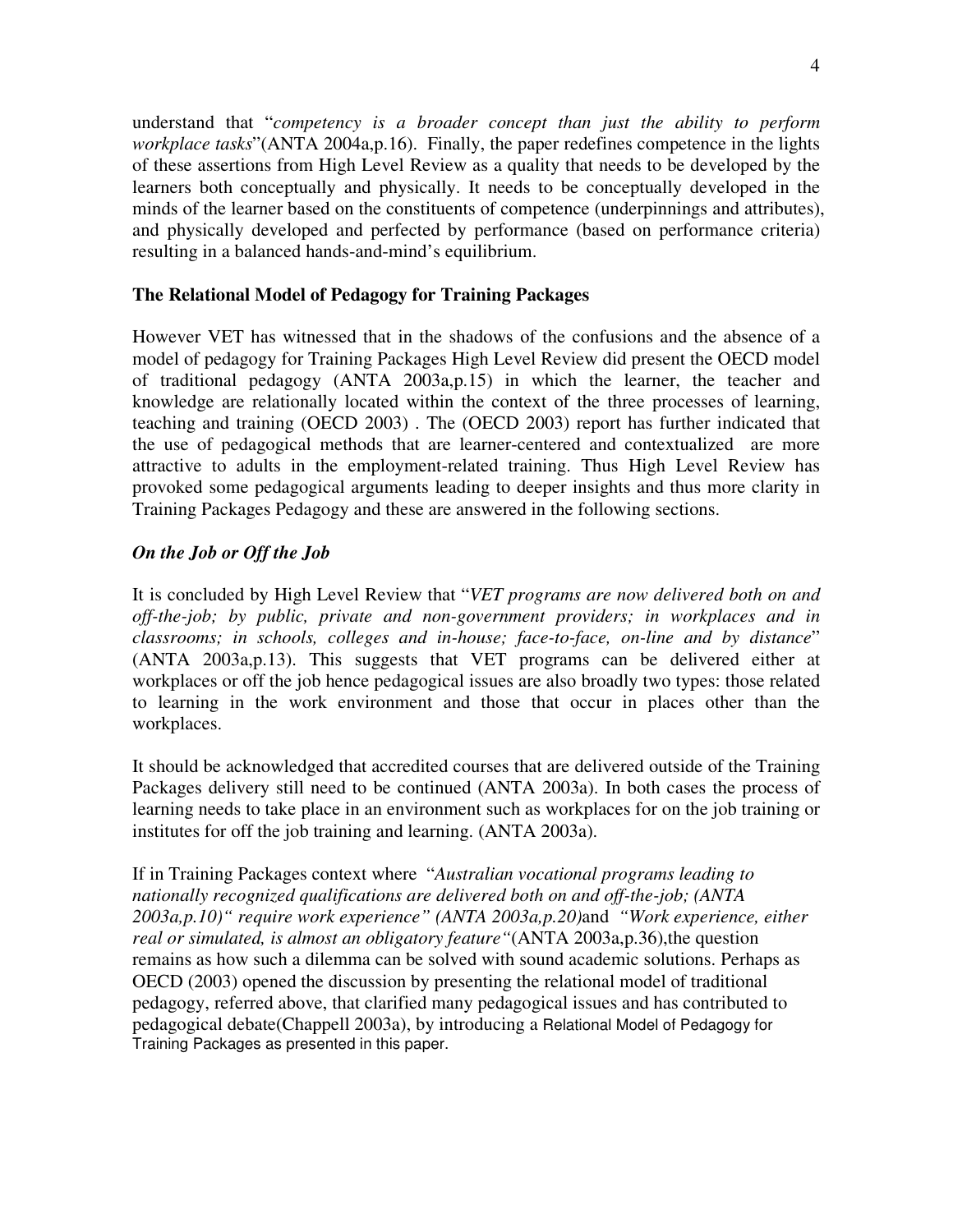#### *Training Packages and the dual origins of learning*

*It is firmly established that, "training and assessment can occur on or off the job; in the workplace or in an institution with simulated or actual workplace experiences"(ANTA 2003b,p.4)* Given that, Training Packages can be considered to have the following attributes. *"Competencies can be developed and assessed directly in the workplace, as well as through workplace simulation, for example through Practice Firms(ANTA 2003b,p.4). Support enterprise based training and assessment in workplaces as well as institution based training with workplace simulation"(ANTA 2003b,p.10)* " and contain "*Work experience, either real or simulated, as an obligatory feature*"(ANTA 2003a,p.36). This paper proposes a relational model of pedagogy that incorporates both on the job (workplace) and off the job such as (simulated workplace) learning environments on the basis of the three processes of teaching, training and learning(OECD 2003).

Given that there are two broadly defined origins of learning within the Training Packages context from which the development of competence is derived and originated and in which assessment can take place i.e.,"*workplace" based and "institution based with workplace simulation",* this paper suggests that a model of pedagogy will assuredly clears many ambiguous questions arising from these confusions such as *"the relationship between Training Packages and teaching, learning and assessment".*

The changes in economy has resulted in a number of challenges for VET such as the emergence of a new type of learner the "worker-learner"(ANTA 2003a,p. vi), who learns on the job and through work. ANTA (2003a) asserts that "*Learning through work is what most workers nominate as the most important contribution to their learning. Indeed the new worker-learner has emerged as a major focus of the research* "(ANTA 2003a,p.vi).

On the other hand there are the learners who are developing competence outside the ambit of work places and are learning through simulations provided by the training institutes(ANTA 2003a). Given that learning through simulations is the alternative to learning through work and that simulations include the activities, case studies, project work as well as simulated workplaces(Moy, et al. 2000) (Elgood 2000) in some institutes. This research has identified a second type of new learners within the training packages context called "simulearners" who learn through simulations such as activities, case studies, project work and simulated workplaces. This research proposes the Relational Model of Pedagogy for Training Packages on the following precepts:

- There are two environments of learning in the context of the Training Packages, workplace and simulated workplace
- In the simulated workplace the learners are called simulearners since they are learning in a simulated world, while the learner in the workplace is a worker learner as he/she is learning in the real world. Simulearning includes all the work-related learning outside of the workplaces ambit.
- The relational positions of the three processes of leaning, teaching and training are furthered by inclusion of simulearning and facilitating processes.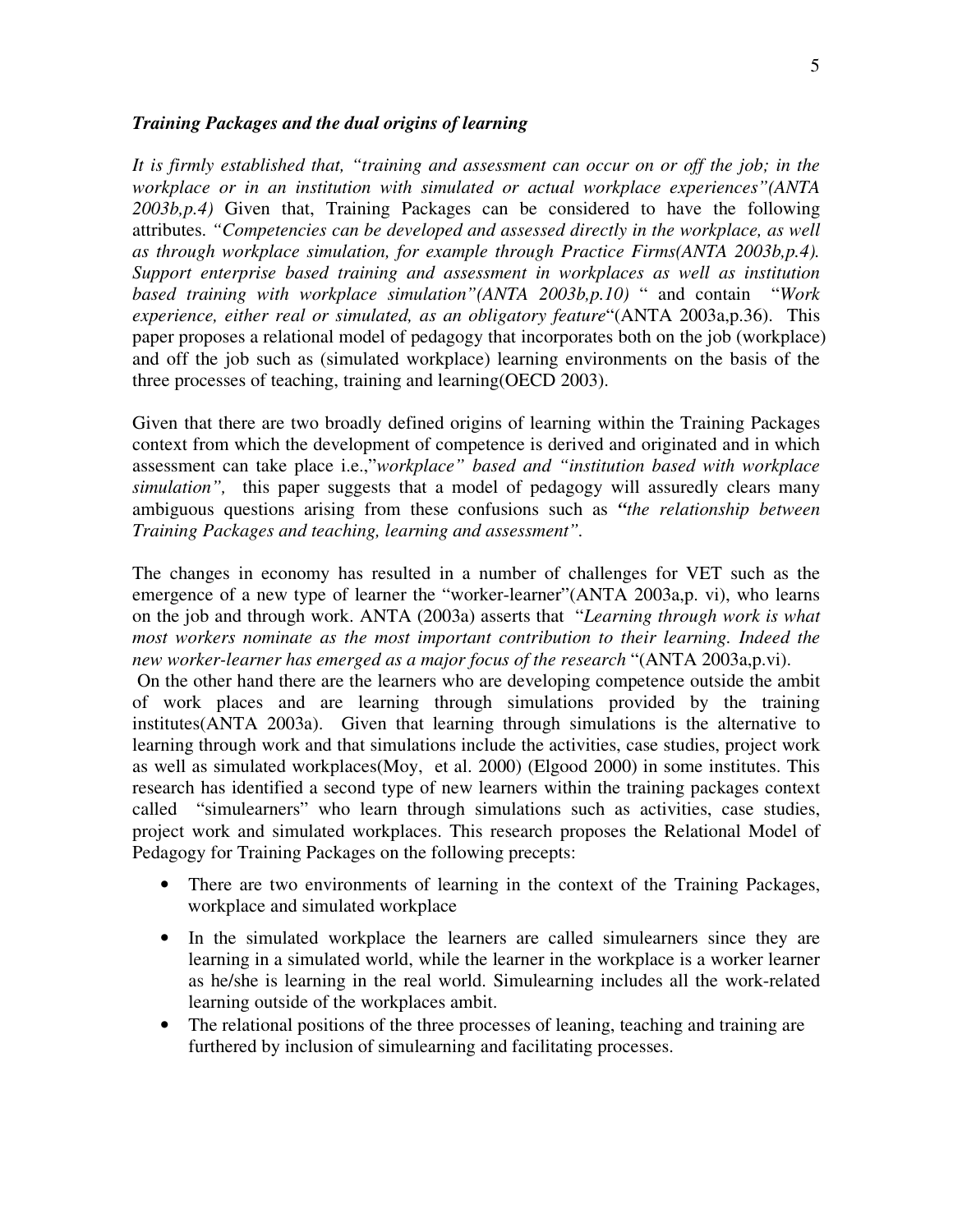

**The Relational Model of Pedagogy for Training Packages**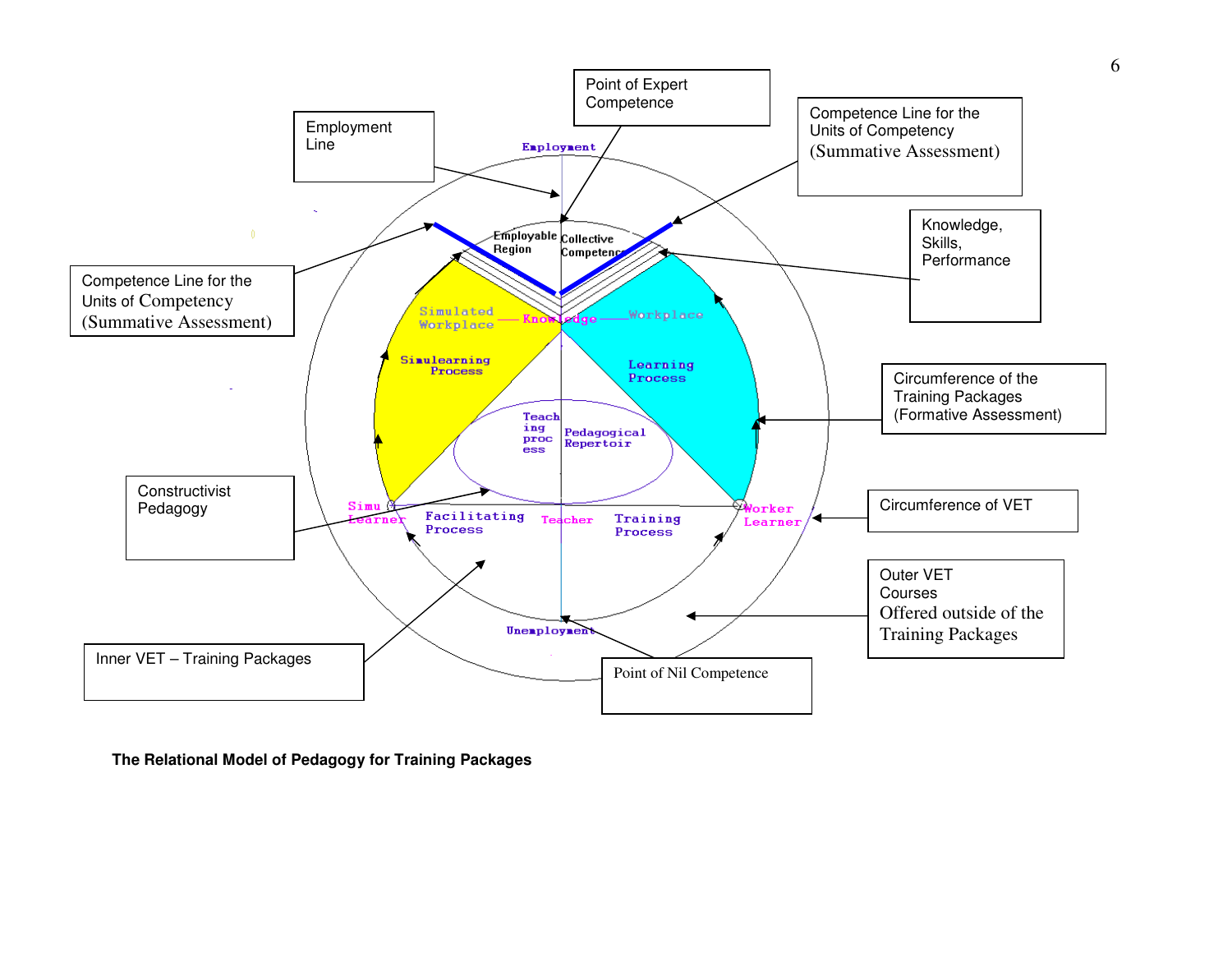- In the Training Packages learners move away from unemployment (nil competence) towards stable employment (individual and collective competence)
- The focus of the Inner VET is on Training Packages while the focus of the outer VET is on courses other than Training Packages.

## **Pedagogical Simulation**

As ANTA (2003a) asserts, "*There are simply not enough suitable workplaces that can provide links with educational institutions"* (ANTA 2003a,p.36) This assertion suggests that not only some learners may not have access to workplaces but in addition the institutions also may not be able to provide a workplace experience for these learners. But on the other hand ANTA (2003a) has established that using Training Packages "work experience, either real or simulated, is almost an obligatory feature"(ANTA 2003a,p.36). If work experience, either real or simulated is an obligation under Training Packages requirements then using simulation remains the most appropriate alternative to workplace experience for the learner. It would appear that there is a need for a pedagogic tool to be constructed as a vehicle to integrate the three dimensions of competence utilizing a "learner-centered, work-centered and attribute-focused approach"(ANTA 2003a,p.19) to pedagogy using constructivist pedagogical strategies(ANTA 2003a,p.vii). A pedagogic tool that has an integrative capability as a catalyst of physical action and mental reflection (ANTA 2004a). However, before the principles of pedagogic-simulation are discussed to further confirm this viewpoint it is appropriate at this juncture to examine the definition of simulation.

### *Definition of Simulation*

Elgood (2000) asserts that simulation is a title used for training material "that can equally well be described as 'game', 'exercise', 'activity' or 'structured experience'". This suggests that simulation is a strategy used in training materials that can take different forms such as games, exercise, activity and so forth. With the advent of Training Packages and stronger focus on workplace performance there have always been a particular emphasis on simulation and its benefits to enhance learning(Moy, et al. 2000). Most of the Training Packages state that the assessment of competence should take place in a workplace or a simulated work environment. In the context of the training packages the simulation can be defined as: '*Activities that aims to reflect the complexity of workplace, and are used to assess performance against units of competence*"(Moy, et al. 2000,p.11).

### *Simulation for Training Packages*

Simulations can be viewed in two broad ways: a "representational" view and "reality" view of simulation(Crookall 1988). While representation perspective view simulation as the representation of some "worldly reality" the reality perspective considers simulation as operating realities in their own right(Crookall 1988). As the "Pedagogical Simulation" aims at simulating workplaces it is viewed as being a representational perspective (Crookall 1988) of the real workplace. However, once used by the learner, it may be viewed as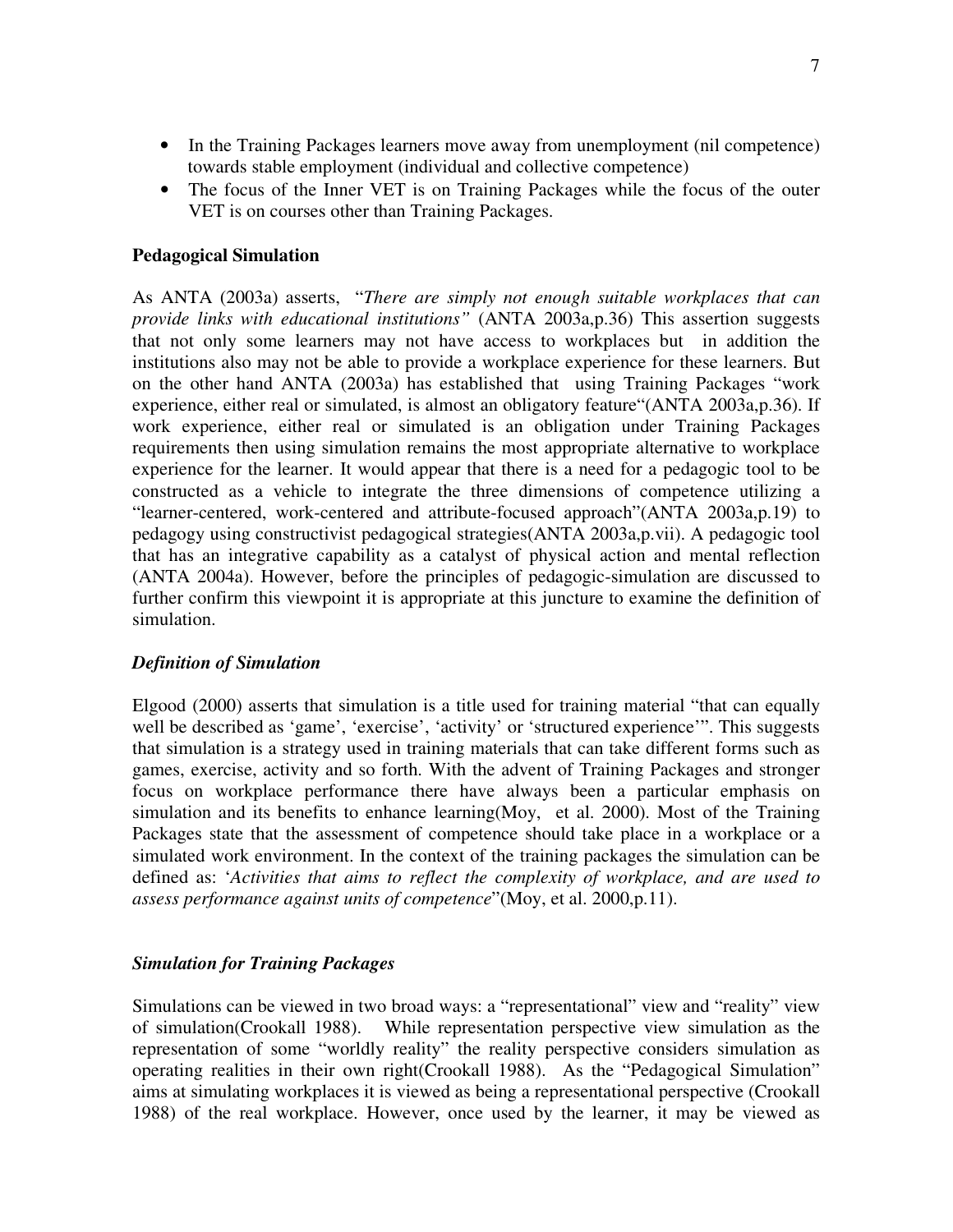becoming a reality of its own. Moy, et al. (2000,p.17) suggested eight possibilities in the use of simulation by TAFE NSW that are hierarchically arranged as follows:

- Actual trading businesses operated by TAFE NSW sections
- Simulation activities that provide actual products or services but do not trade
- Simulated businesses, trading in a simulated environment
- Model workplaces
- Technology assisted simulations
- Case study scenarios
- Structured role play of work situations
- Practical tasks

The first three simulation possibilities are more likely to meet the requirements of the Training Packages "*where assessment of competence may occur in a workplace or simulated workplace*"(Moy, et al. 2000,P 17). This research mainly utilized case study scenarios and structured role-play for the development of the Preliminary Model. However to meet the Requirements of the Training Packages for the next Model, the research intends to explore into constructing a pedagogical simulation with the following characteristics:

# *Integrative Characteristic*

The pedagogical complexity created by the introduction of performance into teaching practices (ANTA 2004a) requires a full transformation of these practices. New ideas such as pedagogical simulation promote learning strategies and practices that integrate work and learning (ANTA 2003a) through simulation that provide opportunities for learners to integrate domain knowledge, required skills and attributes in performance. This suggests that the move to training packages being more than a revolution (ANTA 2004a,p.4), and is transforming teaching practices, pedagogy and the learning resources equally. In other words this revolutionary transformation in teaching practices requires new thinking and new tools. Tools that are capable of integrating the dimensions of competence in a balanced hands and minds equilibrium by the learners (ANTA 2004a) based on learner centred work centred and attribute focused (ANTA 2004a) principles. The Pedagogical Simulation is such an integrative tool. ANTA's advice to Training Package developers and Assessment Guidelines of various Training Packages (Moy, et al. 2000,p.11) also states that "*Simulation must provide opportunities for integrated assessment of competence" which* should be considered in the construction of "Pedagogical Simulation" to include*:*

- *Performing the task (task skills)*
- *Managing a number of tasks (task management skills)*
- *Dealing with workplace irregularities such as unexpected problems, breakdowns and changes in routine (contingency management skills)*
- *Fulfilling the responsibilities and expectations of the job and workplace, including working with others (job/role environment skills)*
- *Transferring competencies to new contexts."*

# *Instructional characteristic*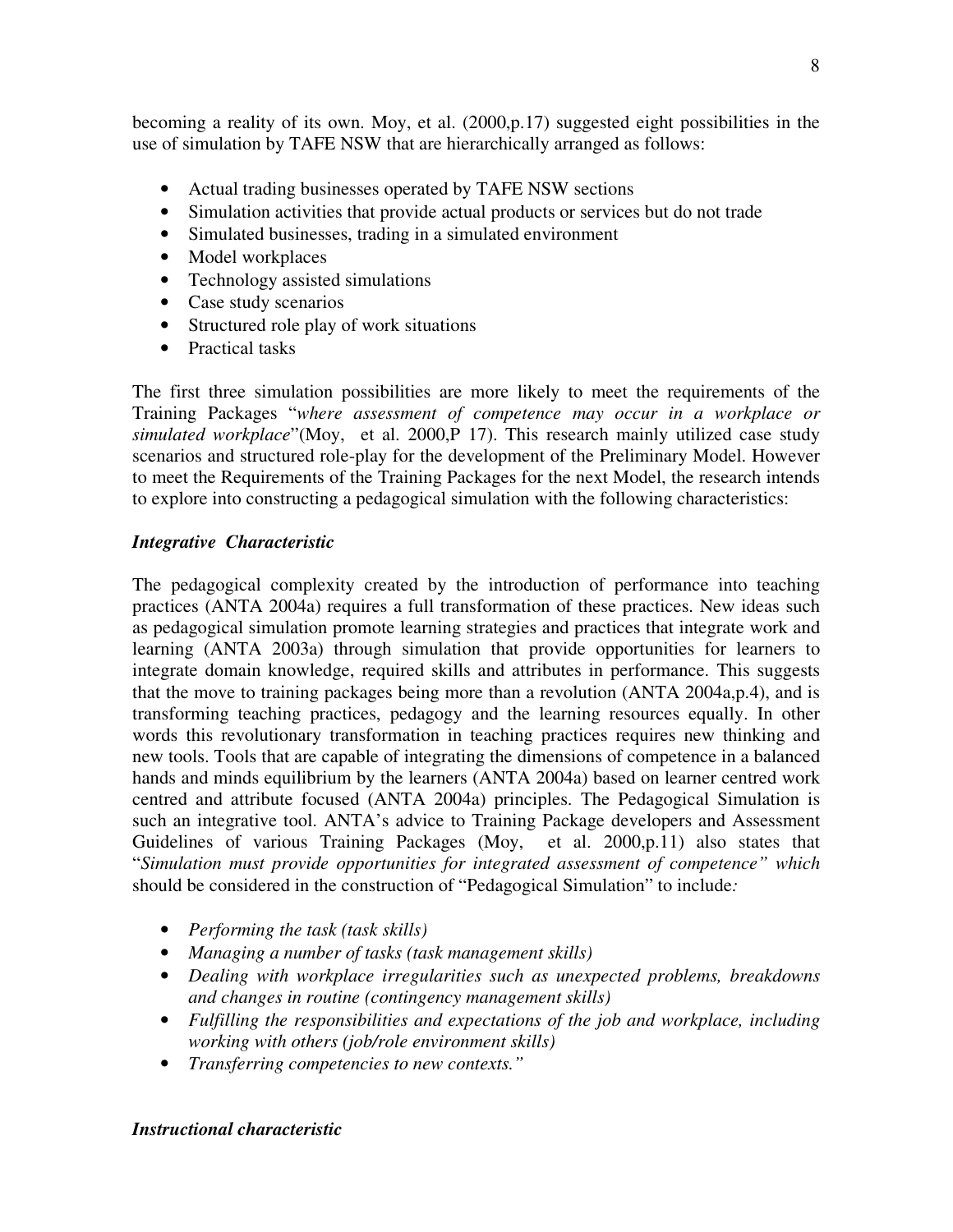Crookall (1988) asserts that a type of simulation called"instructional simulation' can be built on the basis of learning objectives or outcomes with a focus on teaching facts, knowledge and skills. This suggests that instructional simulations can be constructed as a tool to develop competence in the learners and thus simulation has an instructive capability. This research intends to use the instructive capabilities of simulation that are evolving overtime and becoming more creative, sophisticated and diverse (Moy, et al. 2000).

### *Catalytic characteristic*

The other capability of pedagogical simulation is that it works as a catalyst of physical action and mental reflection which are inseparable for active construction of meaning (ANTA 2003a) that are needed for the development of competence based on the premise that competence is conceptualised as "*being embodied in the hands and minds of individuals"*(ANTA 2003a,p.20). Hence the first stage in the simulearning process is mental simulation as Perkins and Unger (1999,p.96) assert "*research findings support the idea that mental models or schemata are important for many kinds of understandings*." Perkins and Unger (1999,p.96) further argue that "*mental models are often runnabe and enable mental simulations that aids in generation of predictions and plans of action*" For these reasons mental simulations will be incorporated as the necessary and the most important component of the pedagogical simulation in this research.

## *Constructivist characteristic*

The pedagogic simulation is a vehicle that is controlled and run by the learner where problem drives learning (Jonassen 1999), in which the learners in their search for a solution attain the relevant domain knowledge (Jonassen 1999) in "*active construction of meaning*" for themselves(Chappell 2003a,p.3). As Chappell (2003a,p.3) argues "*Much of adult learning, experiential learning, problem and project-based approaches base teaching and learning practices on constructivist theory".*

### **The use of LWAR (Learner centred, Work-centred and Attribute-focused Resource)**

The current paradigm of education and training is changing from "advancement of the fittest" to the "advancement of all", from "standardization" to "customization", from "teacher-directed" to "student-directed" which means "the paradigm of the instruction has to be changed:" into a "learning focused paradigm"(Reigeluth 1999,p.19). In the new paradigm Reigeluth (1999,p.19) asserts that the teacher's role is changing to "a guide on the side" rather than "a sage on the stage". He further argues that if the role of the teacher who was once the agent of learning has been changed to a facilitator, then who would be the agent of learning? He then provides the answer as follows(Reigeluth 1999,p.19): "*Welldesigned resources are one, and instructional design theory and instructional technology can play particularly large roles in developing these resources*".

Also Reigeluth (1999) refers to problem-based learning, project-based learning, simulations, tutorials and team-based learning as recommended approaches that learningfocused theory might encompass. Darwin (2004,p.3) refers to the change to the new paradigm as the end of 'conventional' instructional design that was "*generally behaviorist*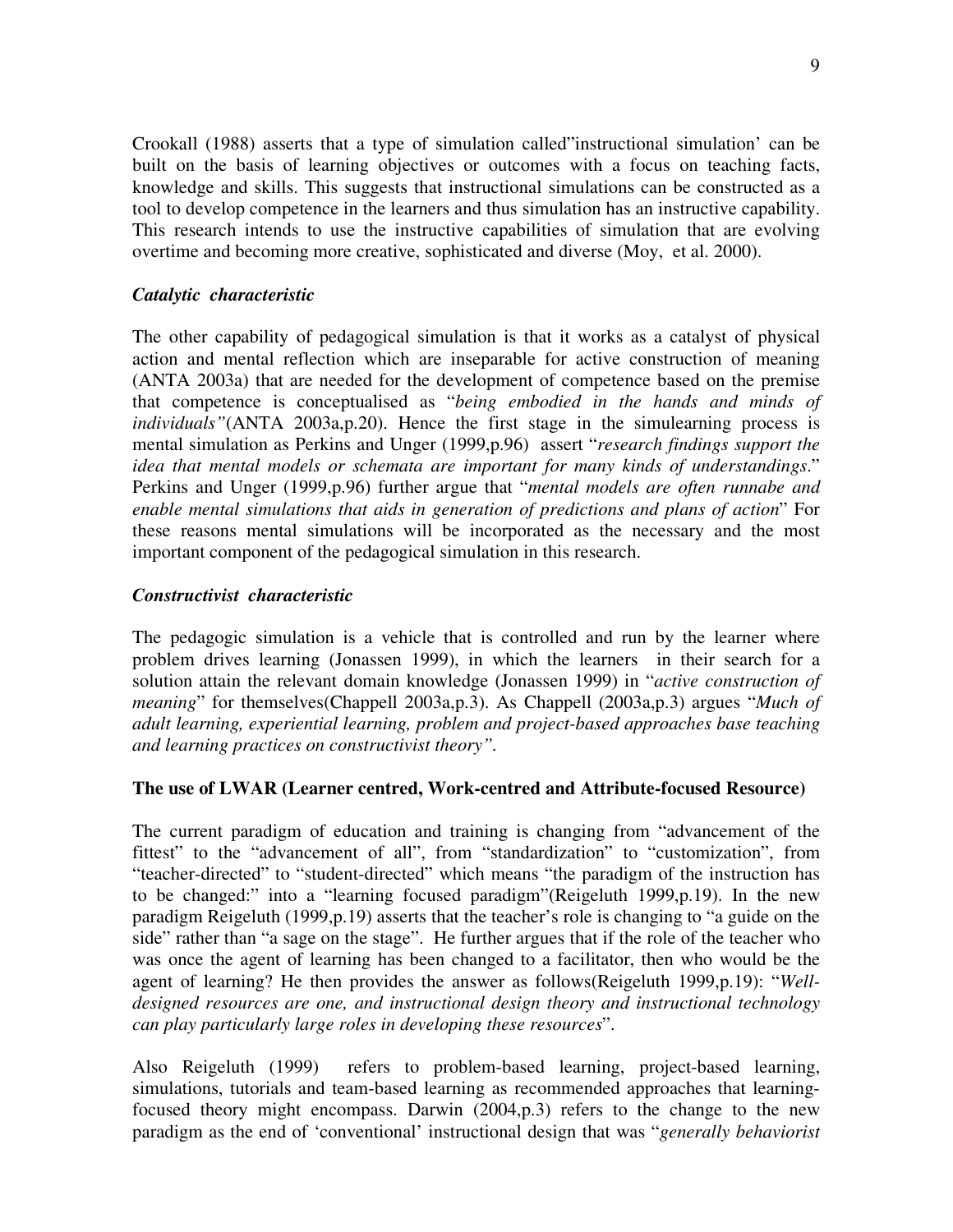*cognitivist in emphasis, highly linear in form, abstracted from teaching/learning process and grounded in systematic rigidity*" and that "*understanding of effective learning has changed with emerging consensus around constructivism*"

As in constructivism it is the problem that drives the learning. Therefore by using constructivist pedagogy the learning becomes project-based or problem-based learning (Jonassen 1999) where learners manage and think as practitioners (Williams 1992). This research aims to explore into project-based approach that drives learning by creating a simulated accounting firm in a simulated environment. In such an environment the learners acquire and develop project cases that are sequenced in complexity from *"engaging in peripheral activities through to increasingly complex tasks*" (Billett 1996,p.50). The acquisition of the problem in the process is necessary in order to create a sense of ownership among learners. As Jonassen (1999,p.219) asserts that "*the key to meaningful learning is the ownership of the problem*" and "*without the ownership of the problem the learners are less motivated to solve it*". The emerging resource would cover the three components of constructivist approach to instructional design as explained by Jonassen (1999) i.e., problem context, problem representation or simulation and problem manipulation space in the following ways :

## *Problem Context*

The problem context in which the simulated businesses in the practice firms occur will be provided to learners at the beginning. This will include all the contextual features surrounding businesses that operate in the Practice Firms as well as physical, organizational and socio-cultural contexts within which the practice firms operate. In addition all the resources that the businesses have such as financial reports and financial statements will be checked to ensure that they are provided to the learners. According to (Jonassen 1999) the learners should also have access to the community of practitioners. The issue of the community of practitioners is not yet resolved at this stage of the research and is one of outstanding issues that need to be explored on the ground of finding a clear pedagogical strategy. However the research is exploring the possibilities of engaging the Accounting Bodies in Australia to set up a framework for the contextualization of learning for Financial Services Training Package.

# *Problem Representation/Simulation*

"*An essential part of problem representation is a description of the context in which it occurs"* (Jonassen 1999,p.221) *such as physical, organizational, and socio-cultural. The* mere engagement of the learners from the start in a simulated environment and working with a simulated accounting firm to document and develop a project appeal to learners because it is interesting, appealing and engaging.(Jonassen 1999)

# *Problem Manipulation Space*

According to Activity theory to ensure learners engage in meaningful activities is to create an environment (space) that they can manipulate something such as constructing a product or even decision making(Jonassen 1999) Again the learners assume the ownership of the problem if they are allowed to manipulate and affect the problem in a meaningful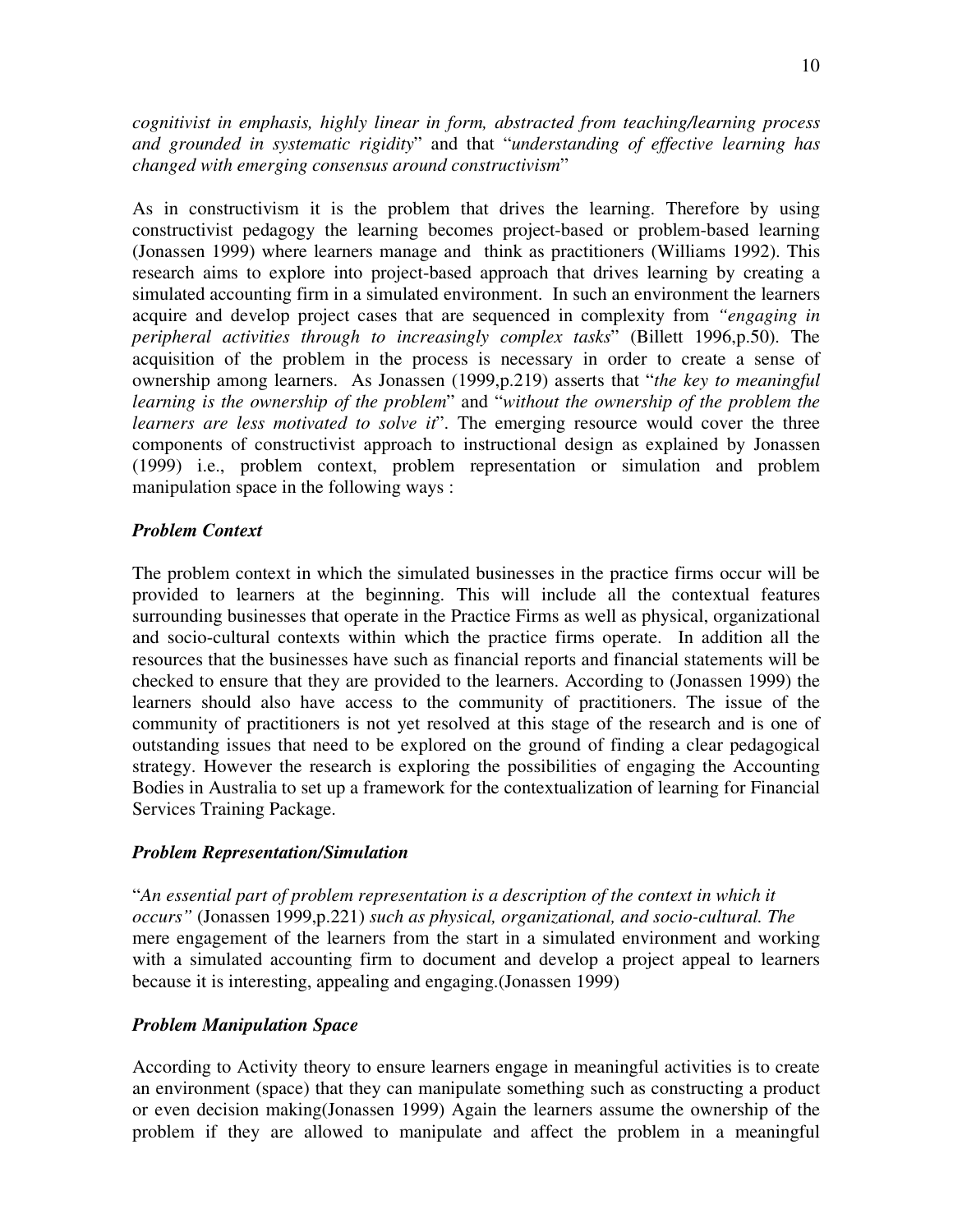way(Jonassen 1999). The purpose of using a simulated accounting firm is to provide ample manipulation space for the learners who can affect the problem in any way that assist them to construct meaning for themselves. All the tools, resources, equipment or objects that facilitate the manipulation and decision-making will be provided in the manipulation space. The LWAR resource will be developed on the learner centered work centered and attribute focused concepts as a three parallel threads (Chappell 2003a). To place the simulearner at the centre means that the simulearner will be in control and will drive his/her own learning.

## **Proposing the Flexible Learner Centered Curriculum as the basis for VET teaching**

In the new paradigm the problem drives learning hence the curriculum of its attainment given that "*learning is equated to the process and outcomes of participation in goaldirected activity, with social situations and circumstances influencing the nature of the activities*"(Billett 1996,p.43) and the "*activities being advanced as the key components of the curriculum model*"(Billett 1996,p.43). This suggests a flexible curriculum that is learner-centered work centered and attribute focused tailored to the learning goals. The proposed flexible curriculum fits with the structure of the units of competency and is customized to the learner and/or workplace needs. In this model of Flexible Learner Centered Curriculum the learner being at the center defines his/her own curriculum and plans his/her own learning. This significant change is needed in teaching practices for VET delivery of the Training packages. The flexible curriculum is developed by the learners based on the basis of the problem, case study or project, on the premise that the problem drives learning and is the basis in the new LWAR resource. Therefore the proposed LWAR resource is constructed on the basis of flexible and learner centered curriculum using cognitive apprenticeship, "*constructivist method for helping novices to acquire expertise*"(Kerka 1997,p.2), in a situated learning where "*knowledge is created and made meaningful by the context in which it is acquired*" (Farmer Buckmaster and LeGrand 1992, P 46).

### **Conclusion**

This research has explored into the pedagogical confusions that are present in the implementation of VET Training Packages. In an attempt to clear the confusions the research has redefined competence and proposed the Relational model of Pedagogy for the Training Packages on the grounds that without a clear definition of competence it would be difficult for VET teachers to assist learners to develop it and without a model of pedagogy the Training Packages implementation is not an easy task. The research also suggested that a pedagogical simulation as an integrative, constructivist and instructive tool that is a catalyst of physical action and mental reflection is necessary for teaching practices within the Training Packages context. Finally the research proposes that an LWAR resource based on a new flexible curriculum need to be developed. In this approach not only the learners take the ownership of the problem but also take the ownership of the learning process because they will not only document and develop their own problem case but will also design their own learning program. This approach is based on the constructivist pedagogy to learning where the key to the learner's achievement is the ownership of both the problem and learning.